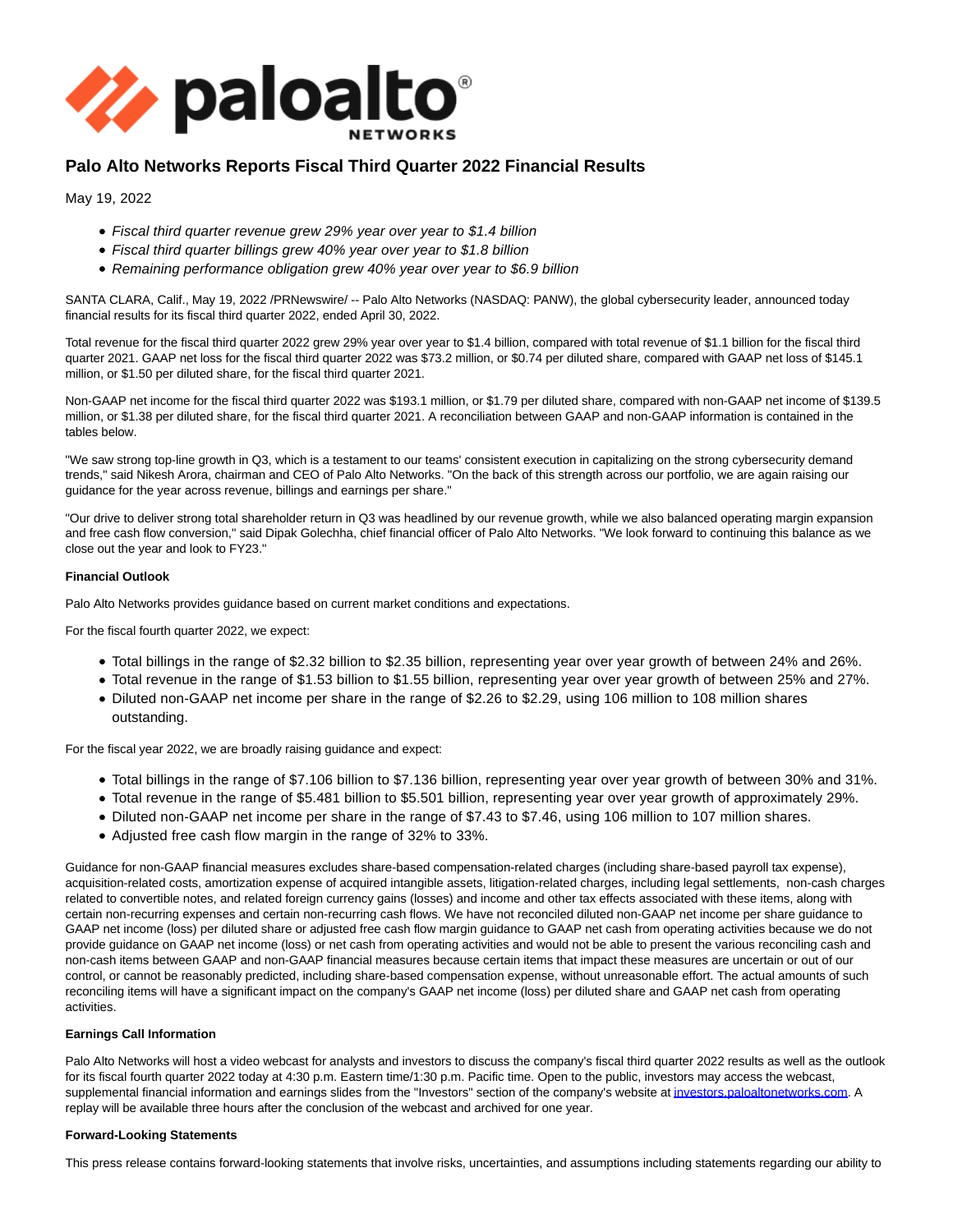balance future revenue growth with operating margin expansion and free cash flow, and our financial outlook for the fiscal fourth quarter 2022 and fiscal year 2022. There are a significant number of factors that could cause actual results to differ materially from statements made in this press release, including: developments and changes in general market, political, economic, and business conditions; the duration and global impact of COVID-19; risks associated with managing our growth; risks associated with new products and subscription and support offerings, including the discovery of software bugs; shifts in priorities or delays in the development or release of new subscription offerings, or the failure to timely develop and achieve market acceptance of new products and subscriptions as well as existing products and subscription and support offerings; rapidly evolving technological developments in the market for security products and subscription and support offerings; our customers' purchasing decisions and the length of sales cycles; our competition; our ability to attract and retain new customers; our ability as an organization to acquire and integrate other companies, products, or technologies in a successful manner; the effects of supply chain constraints and the global chip and component shortages and other factors affecting the manufacture, delivery, and cost of certain of our products; our ability to obtain adequate supply of our products from our third-party manufacturing partners; our debt repayment obligations; and our share repurchase program, which may not be fully consummated or enhance shareholder value, and any share repurchases which could affect the price of our common stock.

Additional risks and uncertainties that could affect our financial results are included under the captions "Risk Factors" and "Management's Discussion and Analysis of Financial Condition and Results of Operations" in our Quarterly Report on Form 10-Q filed with the SEC on February 22, 2022, which is available on our website at [investors.paloaltonetworks.com a](https://c212.net/c/link/?t=0&l=en&o=3542617-1&h=3596816271&u=http%3A%2F%2Finvestors.paloaltonetworks.com%2F&a=investors.paloaltonetworks.com)nd on the SEC's website a[t www.sec.gov.](https://c212.net/c/link/?t=0&l=en&o=3542617-1&h=3790497356&u=http%3A%2F%2Fwww.sec.gov%2F&a=www.sec.gov) Additional information will also be set forth in other filings that we make with the SEC from time to time. All forward-looking statements in this press release are based on information available to us as of the date hereof, and we do not assume any obligation to update the forward-looking statements provided to reflect events that occur or circumstances that exist after the date on which they were made.

## **Non-GAAP Financial Measures and Other Key Metrics**

Palo Alto Networks has provided in this press release financial information that has not been prepared in accordance with generally accepted accounting principles in the United States (GAAP). The company uses these non-GAAP financial measures and other key metrics internally in analyzing its financial results and believes that the use of these non-GAAP financial measures and key metrics are useful to investors as an additional tool to evaluate ongoing operating results and trends, and in comparing the company's financial results with other companies in its industry, many of which present similar non-GAAP financial measures or key metrics.

The presentation of these non-GAAP financial measures and key metrics are not meant to be considered in isolation or as a substitute for comparable GAAP financial measures and should be read only in conjunction with the company's consolidated financial statements prepared in accordance with GAAP. A reconciliation of the company's historical non-GAAP financial measures to their most directly comparable GAAP measures has been provided in the financial statement tables included in this press release, and investors are encouraged to review these reconciliations.

Non-GAAP net income and net income per share, diluted. Palo Alto Networks defines non-GAAP net income as net income (loss) plus share-based compensation-related charges, including share-based payroll tax expense, acquisition-related costs, amortization expense of acquired intangible assets, litigation-related charges, including legal settlements, gains (losses) related to facility exit, and non-cash charges related to convertible notes. The company also excludes from non-GAAP net income the foreign currency gains (losses) and tax effects associated with these items in order to provide a complete picture of the company's recurring core business operating results. The company defines non-GAAP net income per share, diluted, as non-GAAP net income divided by the weighted-average diluted shares outstanding, which includes the potentially dilutive effect of the company's employee equity incentive plan awards and the company's convertible senior notes outstanding and related warrants, after giving effect to the anti-dilutive impact of the company's note hedge agreements, which reduces the potential economic dilution that otherwise would occur upon conversion of the company's convertible senior notes. Under GAAP, the anti-dilutive impact of the note hedge is not reflected in diluted shares outstanding. The company believes that excluding these items from non-GAAP net income and net income per share, diluted, provides management and investors with greater visibility into the underlying performance of the company's core business operating results, meaning its operating performance excluding these items and, from time to time, other discrete charges that are infrequent in nature, over multiple periods.

Billings. Palo Alto Networks defines billings as total revenue plus the change in total deferred revenue, net of acquired deferred revenue, during the period. The company considers billings to be a key metric used by management to manage the company's business and believes billings provides investors with an important indicator of the health and visibility of the company's business because it includes subscription and support revenue, which is recognized ratably over the contractual service period, and product revenue, which is recognized at the time of shipment, provided that all other conditions for revenue recognition have been met. The company considers billings to be a useful metric for management and investors, particularly if sales of subscriptions continue to increase and the company experiences strong renewal rates for subscriptions and support.

Investors are cautioned that there are a number of limitations associated with the use of non-GAAP financial measures and key metrics as analytical tools. In particular, the billings metric reported by the company includes amounts that have not yet been recognized as revenue. Additionally, many of the adjustments to the company's GAAP financial measures reflect the exclusion of items that are recurring and will be reflected in the company's financial results for the foreseeable future, such as share-based compensation, which is an important part of Palo Alto Networks employees' compensation and impacts their performance. Furthermore, these non-GAAP financial measures are not based on any standardized methodology prescribed by GAAP, and the components that Palo Alto Networks excludes in its calculation of non-GAAP financial measures may differ from the components that its peer companies exclude when they report their non-GAAP results of operations. Palo Alto Networks compensates for these limitations by providing specific information regarding the GAAP amounts excluded from these non-GAAP financial measures. In the future, the company may also exclude non-recurring expenses and other expenses that do not reflect the company's core business operating results.

Palo\_Alto\_Networks\_Logo

#### **About Palo Alto Networks**

Palo Alto Networks, the global cybersecurity leader, is shaping the cloud-centric future with technology that is transforming the way people and organizations operate. Our mission is to be the cybersecurity partner of choice, protecting our digital way of life. We help address the world's greatest security challenges with continuous innovation that seizes the latest breakthroughs in artificial intelligence, analytics, automation, and orchestration. By delivering an integrated platform and empowering a growing ecosystem of partners, we are at the forefront of protecting tens of thousands of organizations across clouds, networks, and mobile devices. Our vision is a world where each day is safer and more secure than the one before. For more information, visit [www.paloaltonetworks.com.](https://c212.net/c/link/?t=0&l=en&o=3542617-1&h=2320052271&u=http%3A%2F%2Fwww.paloaltonetworks.com%2F&a=www.paloaltonetworks.com)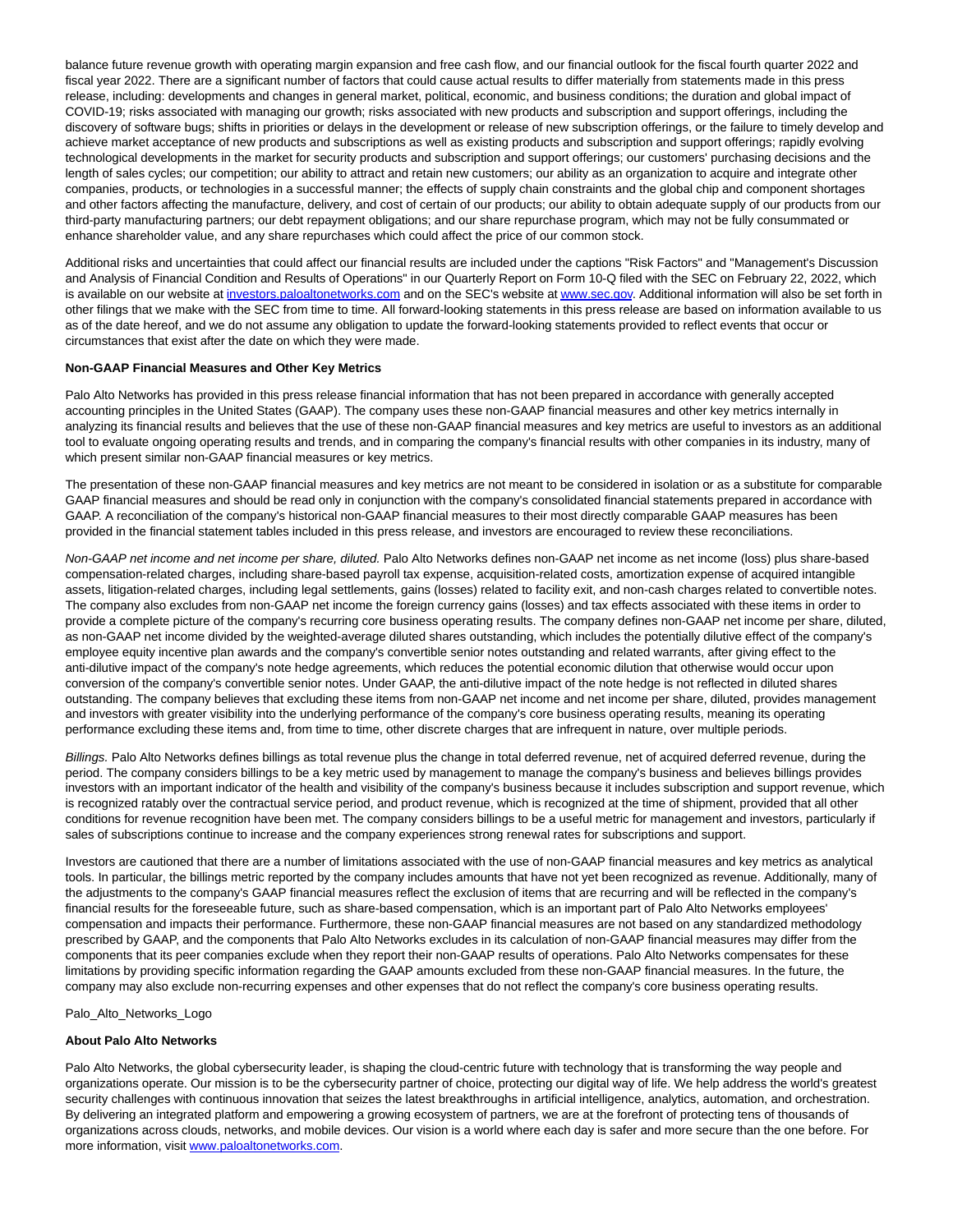Palo Alto Networks and the Palo Alto Networks logo are trademarks of Palo Alto Networks, Inc. in the United States and in jurisdictions throughout the world. All other trademarks, trade names, or service marks used or mentioned herein belong to their respective owners.

## **Palo Alto Networks, Inc. Preliminary Condensed Consolidated Statements of Operations (In millions, except per share data) (Unaudited)**

|                                                                               | <b>Three Months Ended</b><br>April 30, |             |             | <b>Nine Months Ended</b><br>April 30, |             |         |
|-------------------------------------------------------------------------------|----------------------------------------|-------------|-------------|---------------------------------------|-------------|---------|
|                                                                               |                                        | 2022        | 2021        |                                       | 2022        | 2021    |
| Revenue:                                                                      |                                        |             |             |                                       |             |         |
| Product                                                                       | \$                                     | 351.5 \$    | 288.9 \$    |                                       | 955.0 \$    | 780.9   |
| Subscription and support                                                      |                                        | 1,035.2     | 785.0       |                                       | 2,996.0     | 2,255.9 |
| Total revenue                                                                 |                                        | 1,386.7     | 1,073.9     |                                       | 3,951.0     | 3,036.8 |
| Cost of revenue:                                                              |                                        |             |             |                                       |             |         |
| Product                                                                       |                                        | 126.0       | 81.9        |                                       | 312.7       | 219.7   |
| Subscription and support                                                      |                                        | 314.5       | 248.7       |                                       | 913.7       | 696.3   |
| Total cost of revenue                                                         |                                        | 440.5       | 330.6       |                                       | 1,226.4     | 916.0   |
| Total gross profit                                                            |                                        | 946.2       | 743.3       |                                       | 2,724.6     | 2,120.8 |
| Operating expenses:                                                           |                                        |             |             |                                       |             |         |
| Research and development                                                      |                                        | 355.4       | 311.0       |                                       | 1,053.9     | 815.1   |
| Sales and marketing                                                           |                                        | 543.6       | 448.0       |                                       | 1,578.3     | 1,264.0 |
| General and administrative                                                    |                                        | 94.8        | 94.7        |                                       | 296.6       | 285.4   |
| Total operating expenses                                                      |                                        | 993.8       | 853.7       |                                       | 2,928.8     | 2,364.5 |
| Operating loss                                                                |                                        | (47.6)      | (110.4)     |                                       | (204.2)     | (243.7) |
| Interest expense                                                              |                                        | (6.8)       | (41.0)      |                                       | (20.5)      | (121.9) |
| Other income, net                                                             |                                        | 1.9         | 1.0         |                                       | 0.2         | 2.9     |
| Loss before income taxes                                                      |                                        | (52.5)      | (150.4)     |                                       | (224.5)     | (362.7) |
| Provision for (benefit from) income taxes                                     |                                        | 20.7        | (5.3)       |                                       | 45.8        | 16.9    |
| Net loss                                                                      | \$                                     | $(73.2)$ \$ | (145.1) \$  |                                       | (270.3) \$  | (379.6) |
| Net loss per share, basic and diluted                                         | \$                                     | $(0.74)$ \$ | $(1.50)$ \$ |                                       | $(2.75)$ \$ | (3.95)  |
| Weighted-average shares used to compute net loss per share, basic and diluted |                                        | 98.9        | 96.9        |                                       | 98.2        | 96.1    |

# **Palo Alto Networks, Inc. Reconciliation of GAAP to Non-GAAP Financial Measures (In millions, except per share amounts) (Unaudited)**

|                                                                                | <b>Three Months Ended</b><br>April 30, |              | <b>Nine Months Ended</b><br>April 30, |         |
|--------------------------------------------------------------------------------|----------------------------------------|--------------|---------------------------------------|---------|
|                                                                                | 2022                                   | 2021         | 2022                                  | 2021    |
| GAAP net loss                                                                  | \$<br>$(73.2)$ \$                      | $(145.1)$ \$ | $(270.3)$ \$                          | (379.6) |
| Share-based compensation-related charges                                       | 267.2                                  | 247.2        | 820.7                                 | 697.3   |
| Acquisition-related costs <sup>(1)</sup>                                       |                                        | 11.7         | 3.1                                   | 45.4    |
| Amortization expense of acquired intangible assets                             | 31.5                                   | 32.0         | 94.6                                  | 85.1    |
| Litigation-related charges <sup>(2)</sup>                                      | 1.8                                    | 1.8          | 5.4                                   | 5.4     |
| Non-cash charges related to convertible notes <sup>(3)</sup>                   | 1.8                                    | 35.9         | 5.4                                   | 106.5   |
| Foreign currency (gain) loss associated with non-GAAP adjustments              | (2.3)                                  | 0.6          | (1.7)                                 | 2.2     |
| Income tax and other tax adjustments related to the above                      | (33.7)                                 | (44.6)       | (108.8)                               | (110.5) |
| Non-GAAP net income                                                            | \$<br>$193.1$ \$                       | 139.5 \$     | 548.4 \$                              | 451.8   |
| GAAP net loss per share, diluted                                               | \$<br>$(0.74)$ \$                      | $(1.50)$ \$  | $(2.75)$ \$                           | (3.95)  |
| Share-based compensation-related charges                                       | 2.53                                   | 2.49         | 7.96                                  | 7.10    |
| Acquisition-related costs <sup>(1)</sup>                                       | 0.00                                   | 0.12         | 0.03                                  | 0.47    |
| Amortization expense of acquired intangible assets                             | 0.32                                   | 0.33         | 0.96                                  | 0.89    |
| Litigation-related charges <sup>(2)</sup>                                      | 0.02                                   | 0.02         | 0.05                                  | 0.06    |
| Non-cash charges related to convertible notes $(3)$                            | 0.02                                   | 0.37         | 0.05                                  | 1.11    |
| Foreign currency (gain) loss associated with non-GAAP adjustments              | (0.02)                                 | 0.01         | (0.02)                                | 0.02    |
| Income tax and other tax adjustments related to the above                      | (0.34)                                 | (0.46)       | (1.11)                                | (1.15)  |
| Non-GAAP net income per share, diluted                                         | \$<br>$1.79$ \$                        | $1.38$ \$    | $5.17$ \$                             | 4.55    |
| GAAP weighted-average shares used to compute net loss per share, diluted       | 98.9                                   | 96.9         | 98.2                                  | 96.1    |
| Weighted-average effect of potentially dilutive securities <sup>(4)</sup>      | 8.9                                    | 4.1          | 7.8                                   | 3.3     |
| Non-GAAP weighted-average shares used to compute net income per share, diluted | 107.8                                  | 101.0        | 106.0                                 | 99.4    |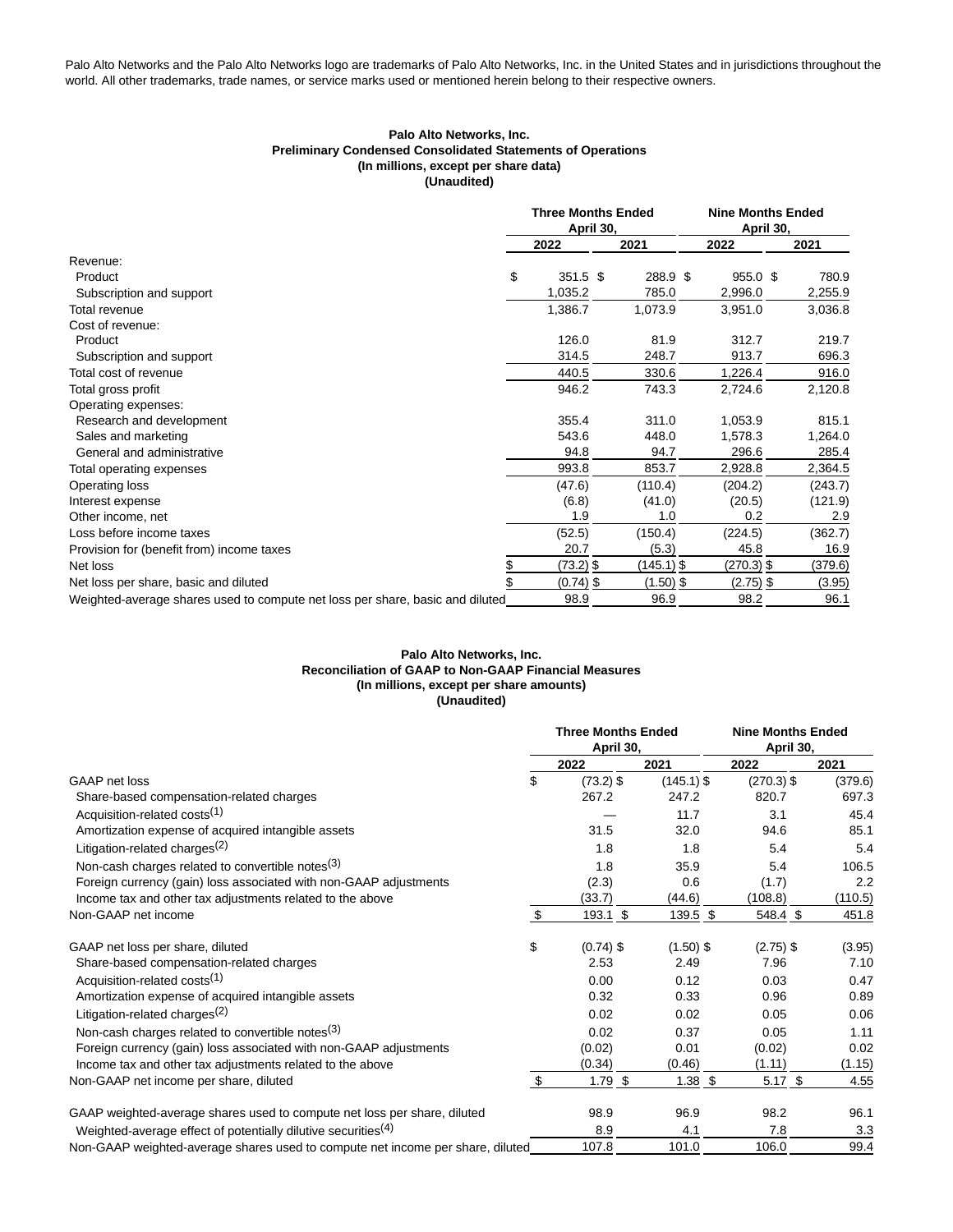- (1) Consists of acquisition transaction costs, share-based compensation related to the cash settlement of certain equity awards, and costs to terminate certain employment, operating lease, and other contracts of the acquired companies.
- (2) Consists of the amortization of intellectual property licenses and covenant not to sue.
- (3) Consists primarily of non-cash interest expense for amortization of debt discount and issuance costs related to the company's convertible senior notes. Effective Q1'22, the company no longer recognizes interest expense for amortization of debt discount as a result of the adoption of new debt guidance.
- (4) Non-GAAP net income per share, diluted, includes the potentially dilutive effect of employee equity incentive plan awards and convertible senior notes outstanding and related warrants. In addition, non-GAAP net income per share, diluted includes the anti-dilutive impact of the company's note hedge agreements, which reduced the potentially dilutive effect of the convertible notes by 6.6 million and 5.9 million for the three and nine months ended April 30, 2022, respectively, and 2.3 million and 1.7 million for the three and nine months ended April 30, 2021, respectively.

# **Palo Alto Networks, Inc. Calculation of Billings (In millions) (Unaudited)**

|                                                                         | <b>Three Months Ended</b><br>April 30. |            | <b>Nine Months Ended</b><br>April 30. |         |
|-------------------------------------------------------------------------|----------------------------------------|------------|---------------------------------------|---------|
|                                                                         | 2022                                   | 2021       | 2022                                  | 2021    |
| Total revenue                                                           | 1.386.7\$                              | 1.073.9 \$ | $3.951.0$ \$                          | 3,036.8 |
| Add: change in total deferred revenue, net of acquired deferred revenue | 410.2                                  | 212.5      | 835.4                                 | 547.1   |
| <b>Billings</b>                                                         | .796.9\$                               | 1.286.4\$  | 4.786.4\$                             | 3.583.9 |

## **Palo Alto Networks, Inc. Preliminary Condensed Consolidated Balance Sheets (In millions)**

|                                                                 |                  | April 30, 2022 July 31, 2021 |  |
|-----------------------------------------------------------------|------------------|------------------------------|--|
|                                                                 | (unaudited)      |                              |  |
| Assets                                                          |                  |                              |  |
| Current assets:                                                 |                  |                              |  |
| Cash and cash equivalents                                       | \$<br>2,419.9 \$ | 1,874.2                      |  |
| Short-term investments                                          | 1,454.7          | 1,026.9                      |  |
| Accounts receivable, net                                        | 1,240.6          | 1,240.4                      |  |
| Short-term deferred contract costs                              | 286.8            | 276.5                        |  |
| Prepaid expenses and other current assets                       | 295.6            | 229.3                        |  |
| <b>Total current assets</b>                                     | 5,697.6          | 4,647.3                      |  |
| Property and equipment, net                                     | 355.6            | 318.4                        |  |
| Operating lease right-of-use assets                             | 239.9            | 262.9                        |  |
| Long-term investments                                           | 714.7            | 888.3                        |  |
| Long-term deferred contract costs                               | 480.3            | 494.6                        |  |
| Goodwill                                                        | 2,731.3          | 2,710.1                      |  |
| Intangible assets, net                                          | 412.1            | 498.6                        |  |
| Other assets                                                    | 468.5            | 421.4                        |  |
| <b>Total assets</b>                                             | \$<br>11,100.0\$ | 10,241.6                     |  |
| Liabilities, temporary equity and stockholders' equity          |                  |                              |  |
| <b>Current liabilities:</b>                                     |                  |                              |  |
| Accounts payable                                                | \$<br>108.0 \$   | 56.9                         |  |
| Accrued compensation                                            | 365.2            | 430.6                        |  |
| Accrued and other liabilities                                   | 375.4            | 329.4                        |  |
| Deferred revenue                                                | 3,152.9          | 2,741.9                      |  |
| Convertible senior notes, net                                   | 3,675.7          | 1,557.9                      |  |
| <b>Total current liabilities</b>                                | 7,677.2          | 5,116.7                      |  |
| Convertible senior notes, net                                   |                  | 1,668.1                      |  |
| Long-term deferred revenue                                      | 2,706.5          | 2,282.1                      |  |
| Long-term operating lease liabilities                           | 275.7            | 313.4                        |  |
| Other long-term liabilities                                     | 103.0            | 97.7                         |  |
| Temporary equity                                                |                  | 129.1                        |  |
| Stockholders' equity:                                           |                  |                              |  |
| Preferred stock                                                 |                  |                              |  |
| Common stock and additional paid-in capital                     | 2,066.3          | 2,311.2                      |  |
| Accumulated other comprehensive loss                            | (58.3)           | (9.9)                        |  |
| Accumulated deficit                                             | (1,670.4)        | (1,666.8)                    |  |
| Total stockholders' equity                                      | 337.6            | 634.5                        |  |
| Total liabilities, temporary equity and stockholders' equity \$ | 11,100.0\$       | 10.241.6                     |  |